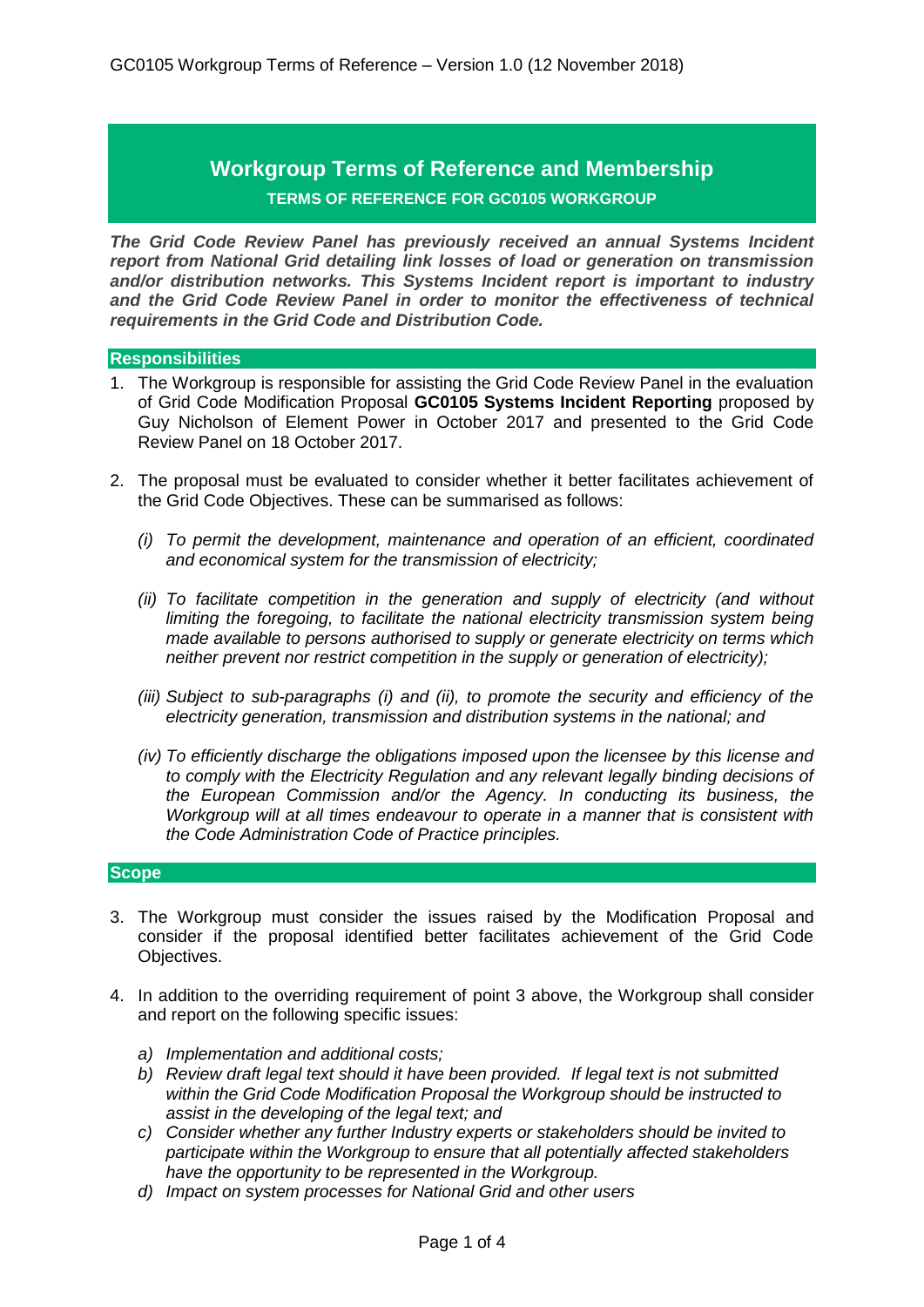## GC0105 Workgroup Terms of Reference – Version 1.0 (12 November 2018)

- *e) History of previous reports and consideration of previous reporting mechanism*
- *f) Benefits to system operator and users in helping to perform future policy*
- *g) Suitability/flexibility of report for future use*
- *h) Inclusion of 'soft' scenarios and demonstration of what industry wants to do with the information*
- *i) Potential for future development of the System Incidents Report*
- 5. As per Grid Code GR20.8 (a) and (b) the Workgroup should seek clarification and guidance from the Grid Code Review Panel when appropriate and required.
- 6. The Workgroup is responsible for the formulation and evaluation of any Workgroup Alternative Grid Code Modifications arising from Group discussions which would, as compared with the Modification Proposal or the current version of the Grid Code, better facilitate achieving the Grid Code Objectives in relation to the issue or defect identified.
- 7. The Workgroup should become conversant with the definition of any Workgroup Alternative Grid Code Modification which appears in the Governance Rules of the Grid Code. The definition entitles the Group and/or an individual member of the Workgroup to put forward a Workgroup Alternative Code Modification proposal if the member(s) genuinely believes the alternative proposal compared with the Modification Proposal or the current version of the Grid Code better facilitates the Grid Code objectives The extent of the support for the Modification Proposal or any Workgroup Alternative Modification (WACM) proposal WACM arising from the Workgroup's discussions should be clearly described in the final Workgroup Report to the Grid Code Review Panel.
- 8. Workgroup members should be mindful of efficiency and propose the fewest number of WACM proposals as possible. All new alternative proposals need to be proposed using the Alternative request Proposal form ensuring a reliable source of information for the Workgroup, Panel, Industry participants and the Authority.
- 9. All WACM proposals should include the Proposer(s)'s details within the final Workgroup report, for the avoidance of doubt this includes WACM proposals which are proposed by the entire Workgroup or subset of members.
- 10. There is an option for the Workgroup to undertake a period of Consultation in accordance with Grid Code GR. 20.11, if defined within the timetable agreed by the Grid Code Panel. Should the Workgroup determine that they see the benefit in a Workgroup Consultation being issued they can recommend this to the Grid Code Review Panel to consider.
- 11. Following the Consultation period the Workgroup is required to consider all responses including any Workgroup Consultation Alternative Requests. In undertaking an assessment of any Workgroup Consultation Alternative Request, the Workgroup should consider whether it better facilitates the Grid Code Objectives than the current version of the Grid Code.
- 12. As appropriate, the Workgroup will be required to undertake any further analysis and update the appropriate sections of the original Modification Proposal and/or WACM proposals (Workgroup members cannot amend the original text submitted by the Proposer of the modification) All responses including any Workgroup Consultation Alternative Requests shall be included within the final report including a summary of the Workgroup's deliberations and conclusions. The report should make it clear where and why the Workgroup chairman has exercised their right under the Grid Code to progress a Workgroup Consultation Alternative Request or a WACM proposal against the majority views of Workgroup members. It should also be explicitly stated where, under these circumstances, the Workgroup chairman is employed by the same organisation who submitted the Workgroup Consultation Alternative Request.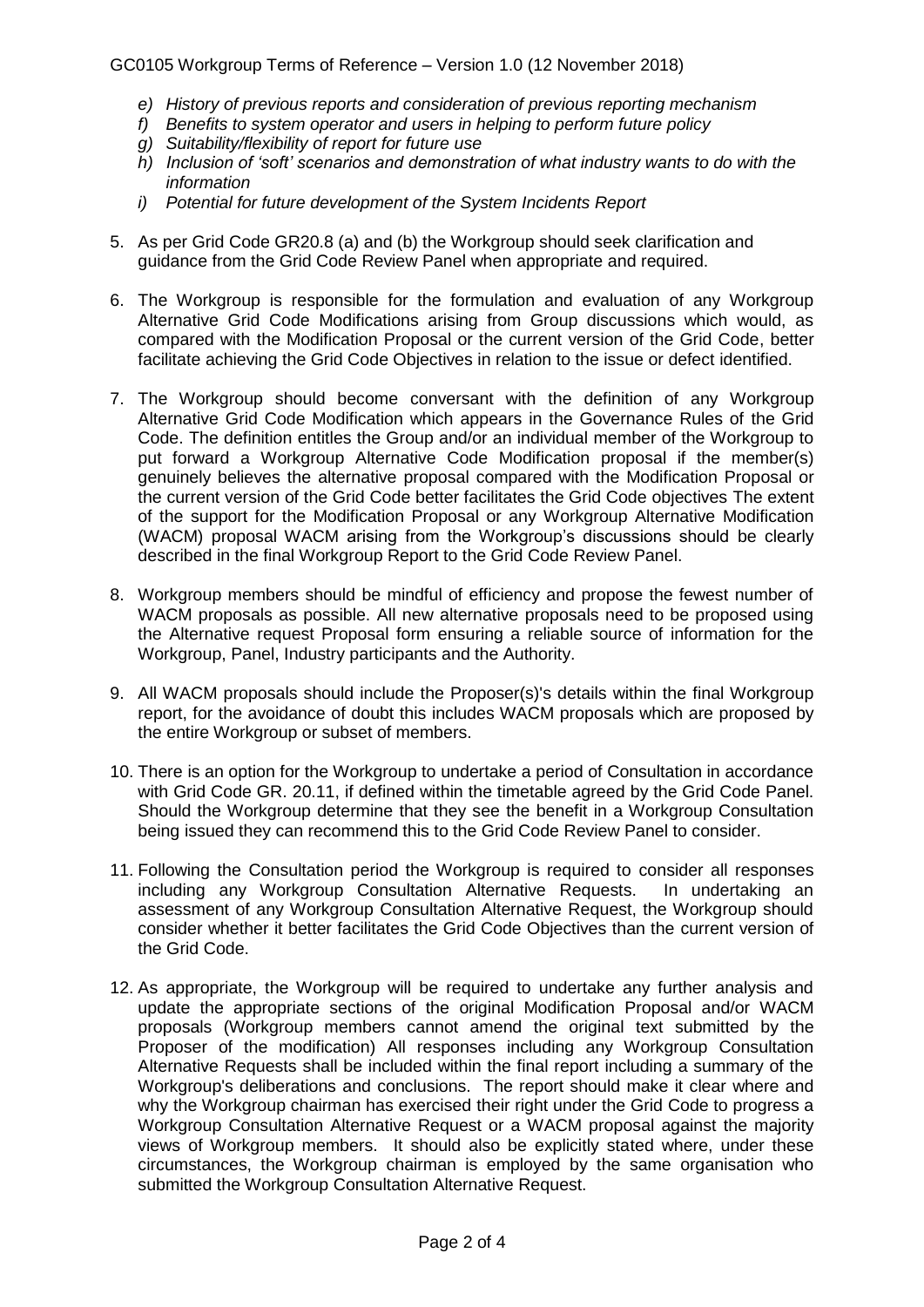GC0105 Workgroup Terms of Reference – Version 1.0 (12 November 2018)

13. The Workgroup is to submit its final report to the Modifications Panel Secretary on 11 February 2019 for circulation to Panel Members. The final report conclusions will be presented to the Grid Code Review Panel meeting on 28 February 2019.

## **Membership**

It is recommended that the Workgroup has the following members:

| <b>Role</b>                          | <b>Name</b>             | <b>Representing (User</b><br>nominated)          |
|--------------------------------------|-------------------------|--------------------------------------------------|
| <b>Chair and Technical Secretary</b> | Emma Hart               | <b>Code Administrator</b>                        |
| National Grid Electricity System     | Simon Sheridan          | <b>National Grid Electricity</b><br>Transmission |
| Operator Representative*             |                         |                                                  |
| Proposer*                            | <b>Guy Nicholson</b>    | <b>Statkraft</b>                                 |
| Industry Representative*             | Garth Graham            | <b>SSE</b>                                       |
| Industry Representative*             | <b>Isaac Gutierrez</b>  | <b>Scottish Power</b>                            |
| Industry Representative*             | Alan Creighton          | Northern Powergrid                               |
| Industry Representative*             | <b>Fernando Morales</b> | <b>High View Power</b>                           |

- 14. A (\*) Workgroup must comprise at least 5 members (who may be Panel Members). The roles identified with an asterisk (\*) in the table above contribute toward the required quorum, determined in accordance with paragraph 15 below.
- 15. The Grid Code Review Panel must agree a number that will be quorum for each Workgroup meeting. The agreed figure for GC0105 is that at least 5 Workgroup members must participate in a meeting for quorum to be met.
- 16. A vote is to take place by all eligible Workgroup members on the Modification Proposal and each WACM proposal and Workgroup Consultation Alternative Request based on their assessment of the Proposal(s) against the Grid Code objectives when compared against the current Grid Code baseline.
	- Do you support the Original or any of the alternative Proposals?
	- Which of the Proposals best facilitates the Grid Code Objectives?

The Workgroup chairman shall not have a vote, casting or otherwise.

The results from the vote and the reasons for such voting shall be recorded in the Workgroup report in as much detail as practicable.

- 17. It is expected that Workgroup members would only abstain from voting under limited circumstances, for example where a member feels that a proposal has been insufficiently developed. Where a member has such concerns, they should raise these with the Workgroup chairman at the earliest possible opportunity and certainly before the Workgroup vote takes place. Where abstention occurs, the reason should be recorded in the Workgroup report.
- 18. Workgroup members or their appointed alternate are required to attend a minimum of 50% of the Workgroup meetings to be eligible to participate in the Workgroup vote.
- 19. The Technical Secretary shall keep an Attendance Record for the Workgroup meetings and circulate the Attendance Record with the Action Notes after each meeting. This will be attached to the final Workgroup report.
- 20. The Workgroup membership can be amended from time to time by the Grid Code Review Panel and the Chairman of the Workgroup.